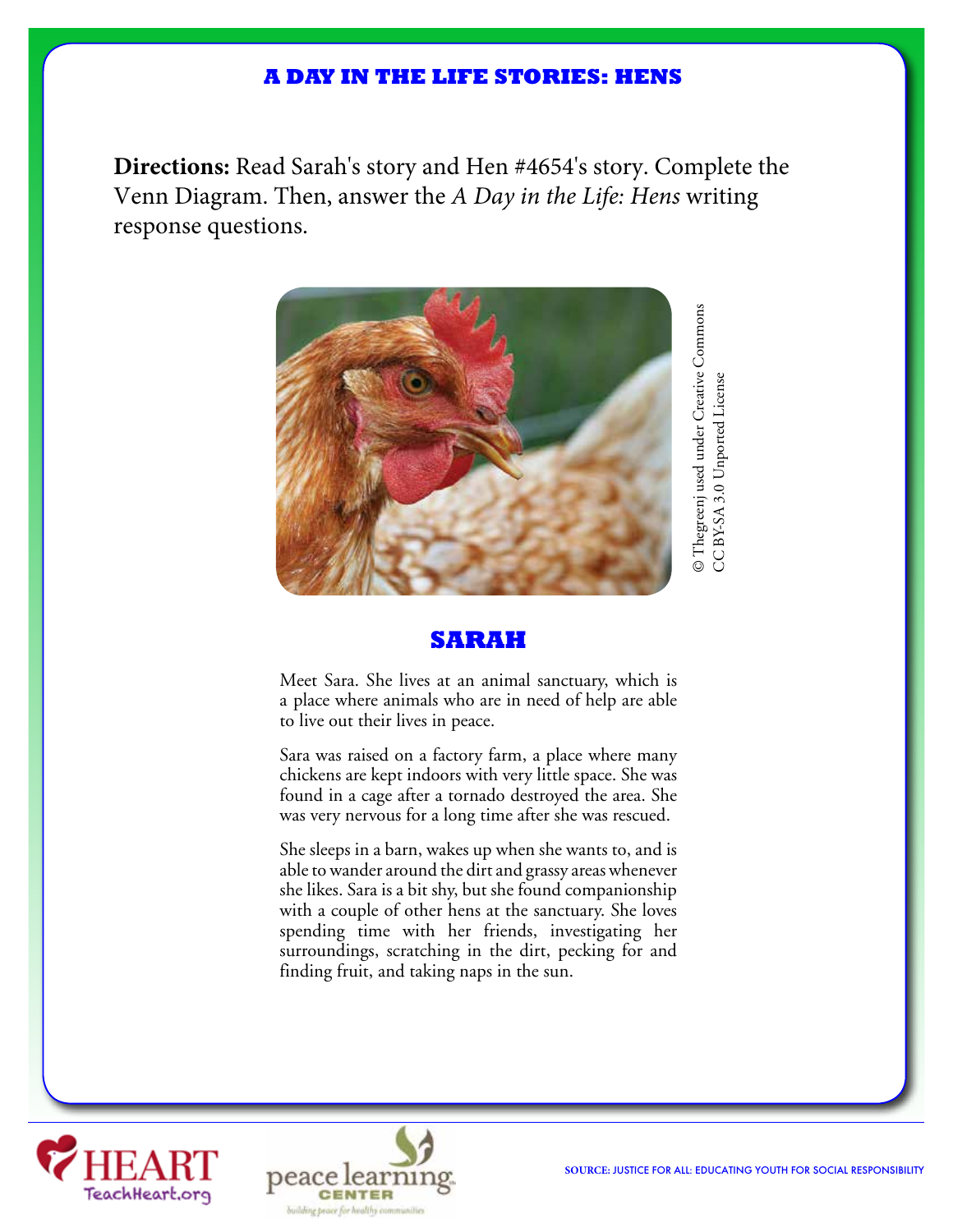#### **A DAY IN THE LIFE STORIES: HENS**



## **HEN #4654**

Meet #4654. #4654 has never been given a name. She has never known her family and is used to laying eggs for people to eat. She lives in a building with thousands of other chickens. When she was younger she was debeaked, which means people used a sharp, hot blade to cut off part of her beak to keep her from pecking her cage mates. She shares a cage, called a battery cage, with 8 other chickens. She has a space that is smaller than the size of a piece of writing paper to live, so she frequently gets into fights with the other chickens. She will spend her entire life in this cage unable to stretch her wings. Her cage is made of wire and often rubs her feathers off and hurts her feet. She has to produce more than 260 eggs per year. They are all taken for food for people and none are allowed to hatch. When she doesn't produce eggs, the people starve her for a week and a half (a process called "forced molting") to shock her body into producing more eggs. She will never be able to go outside, give herself a dust bath, raise chicks, or feel sunshine.



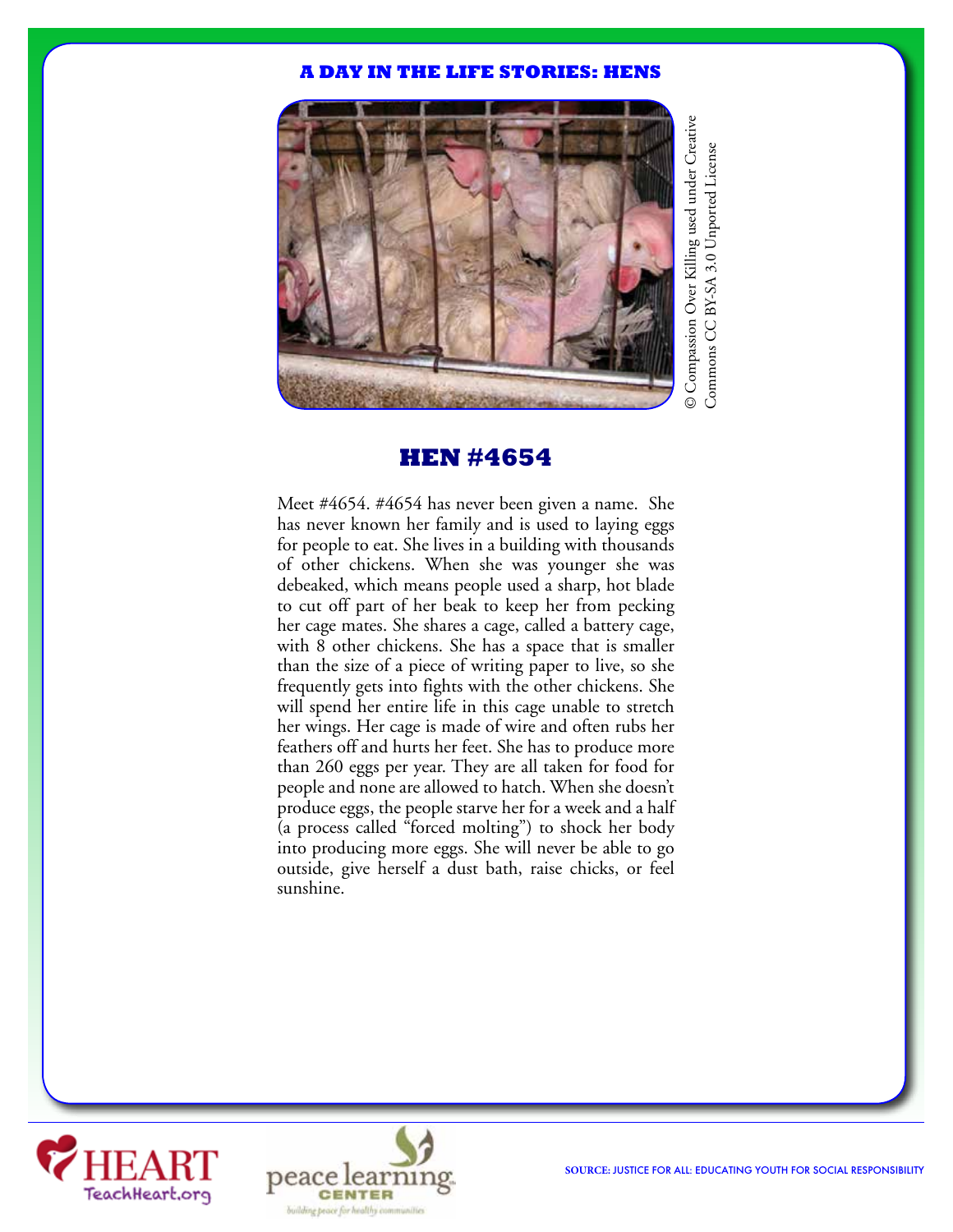**Directions:** Complete this Venn Diagram by listing the details that are specific to Sarah in the blue circle, listing the details specific to Hen #4654 in the green circle, and details Sarah and Hen #4654 have in the common in the area where the blue and green circles overlap.